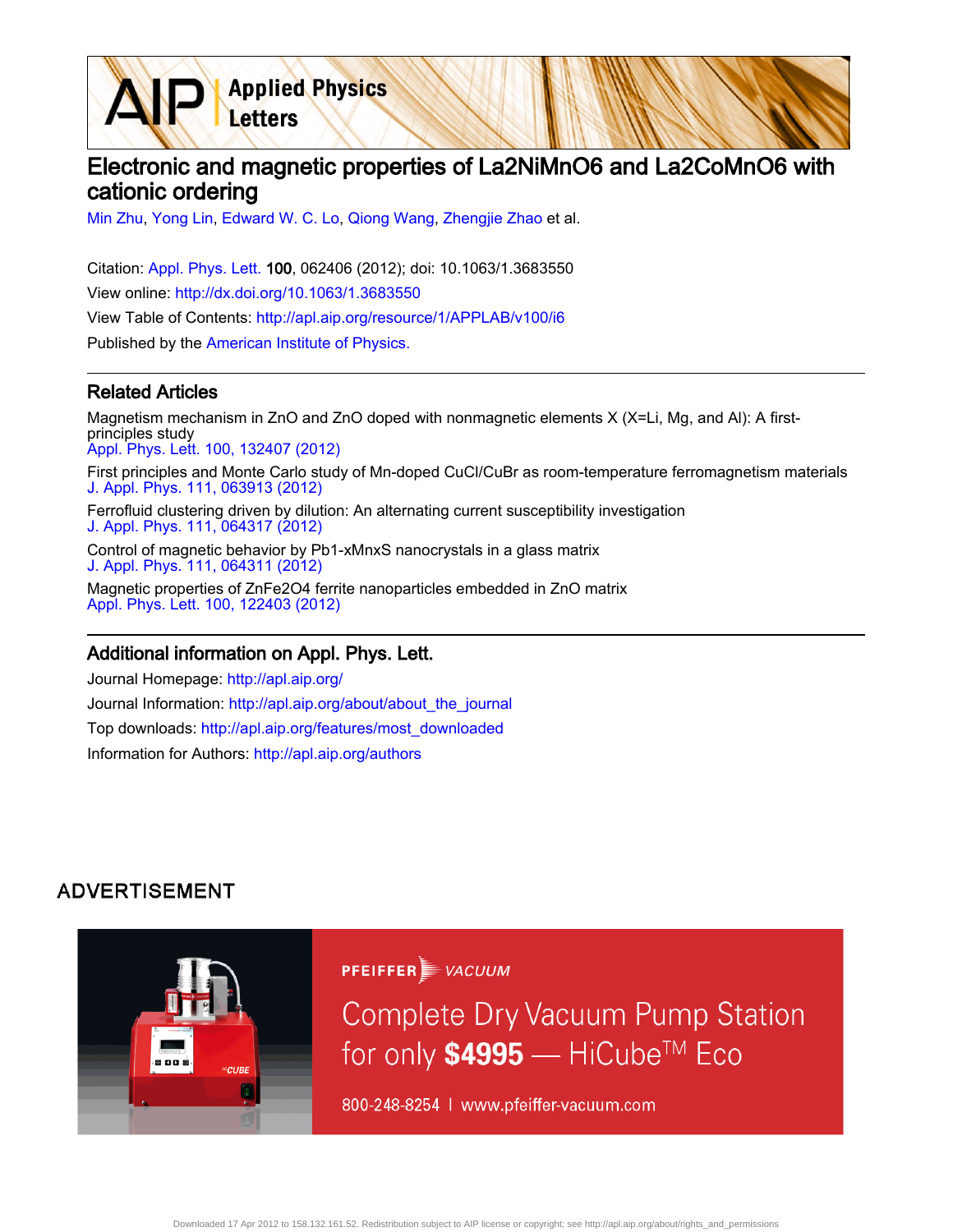## Electronic and magnetic properties of  $La_2NIMnO_6$  and  $La_2CoMnO_6$ [with cationic ordering](http://dx.doi.org/10.1063/1.3683550)

Min Zhu,<sup>1,a)</sup> Yong Lin,<sup>2</sup> Edward W. C. Lo,<sup>2</sup> Qiong Wang,<sup>1</sup> Zhengjie Zhao,<sup>1</sup> and Wenhui Xie<sup>1,b)</sup>

 $^1$ Engineering Research Center for Nanophotonics and Advanced Instrument, Department of Physics, East China Normal University, Shanghai 200062, China  $^{2}$ Department of Electrical Engineering, The Hong Kong Polytechnic University, Hung Hom, Kowloon, Hong Kong

(Received 11 November 2011; accepted 21 January 2012; published online 10 February 2012)

Employing first-principles electronic structure calculations, the electronic and magnetic properties of La<sub>2</sub>NiMnO<sub>6</sub> and La<sub>2</sub>CoMnO<sub>6</sub> with Ni/Mn and Co/Mn ordering in (001), (110), and (111) directions are investigated. The ground states of  $La_2NiMnO_6$  and  $La_2CoMnO_6$  are ferromagnetic semiconducting with alternative Ni/Mn and Co/Mn ordering along the (111) direction. Furthermore, it is found that  $La_2NiMnO_6$  and  $La_2CoMnO_6$  are half-metal with Ni/Mn or Co/Mn ordering along (001) and (110) after considering the effect of electronic correlation. Our results would be helpful in exploring more spintronics materials.  $\odot$  2012 American Institute of Physics. [doi:[10.1063/1.3683550\]](http://dx.doi.org/10.1063/1.3683550)

Room-temperature semiconducting ferromagnet and half-metallic magnetic materials attract significant scientific attention due to their great potential application in spintronic devices.<sup>[1,2](#page-4-0)</sup> Double perovskite  $La_2NiMnO_6$  (LNMO) and  $La_2CoMnO_6$  (LCMO) are attractive due to their impressive properties and potential on industrial applications. $3-13$ LNMO is a ferromagnetic semiconductor with high critical temperature of  $T_c \approx 280 \text{ K}$ , which may be used in commer-cial solid-state thermoelectric (Peltier) coolers.<sup>[3](#page-4-0)</sup> LCMO is also a ferromagnetic semiconductor with critical temperature  $T_c \approx 230 \text{ K}^{4,9}$  $T_c \approx 230 \text{ K}^{4,9}$  $T_c \approx 230 \text{ K}^{4,9}$  Several crystal structures have been identified, and it is confirmed that the ferromagnetic semiconductors LNMO and LCMO with high  $T_c$  are  $P21/n$  monoclinic structure, in which octahedra with Ni (or Co) and Mn centers alternately stacking along (111). Recent reports indicate LNMO and LCMO have considerable magnetodielectric effects at room temperature, which is very useful for future electronic device. $1-5$ 

LNMO thin films have been grown on different substrates, such as  $NdGaO<sub>3</sub>$  (110),  $SrTiO<sub>3</sub>$  (100), LaAlO<sub>3</sub> (100), and MgO  $(100)$ .<sup>[14](#page-4-0)–[18](#page-4-0)</sup> Meanwhile, LCMO thin films can be grown on cubic (001)  $SrTiO<sub>3</sub>$  substrates by pulsed laser dep-osition.<sup>[19](#page-4-0)</sup> Either in the form of bulk or films, local Co/Mn or Ni/Mn disorder has been observed which results in the coexistence of multi phases with various behaviors. $3-10$  The distinct disorder effects in LNMO and LCMO thus call for the first-principle investigation for effect of cation ordering, but such kind of calculation does not exist. Furthermore, due to recent developments of molecular beam epitaxy (MBE) technology, perovskite oxides superlattices can be grown layer by layer with very high quality. Thus, it should be feasible to grow LNMO (LCMO) with Ni (Co) and Mn cations alternatively along (001), (110), and (111) with high atomic order. Therefore, it attracts more interest to investigate the effect of

Co/Mn or Ni/Mn atomic ordering by first-principle investigation.

Six model structures are built with Ni/Mn or Co/Mn orderly stacking along (001), (110), and (111) directions (see Fig. [1](#page-2-0)), named as LNMO (001), LNMO (110), LNMO (111), LCMO (001), LCMO (110), and LCMO (111), respectively. For each model, besides ferromagnetic (FM) state, several typical antiferromagnetic (AFM) states are also considered, but only the stablest AFM state is directly discussed. The experimental value of  $P21/n$  phase is adopted:<sup>[10](#page-4-0)</sup> the lattice constants of LNMO are  $a = 5.467 \text{ Å}$ ,  $b = 5.510 \text{ Å}$ ,  $c = 7.751 \text{ Å}$ , and  $\beta = 91.12^{\circ}$  and LCMO are  $a = 5.525 \text{ Å}$ ,  $b = 5.488 \text{ Å}$ ,  $c = 7.779$  Å, and  $\beta = 89.95^{\circ}$ . The electronic structure calculations were carried out using the plane wave pseudopotential method implemented within the Vienna ab-initio simulation package (VASP).<sup>20</sup> Generalized gradient approximation  $(GGA)^{21}$  $(GGA)^{21}$  $(GGA)^{21}$  is used for exchange-correlation functionals. Electronic correlation effects are considered by using  $GGA + U$  (rotationally invariant approach) with  $U_{eff} = 3 \text{ eV}$ for Mn, CO, and Ni, which are typical values used in the literature.<sup>[11–13](#page-4-0)</sup> Projected augmented wave (PAW) poten-tials<sup>[22](#page-4-0)</sup> were used, and the kinetic energy cutoff for expansion of wave functions was 400 eV. Reciprocal space integrations were carried out with a k-space mesh of  $7 \times 7 \times 5$ . The internal atomic coordinates are relaxed until force on each atom is smaller than  $10 \text{ meV/A}$ .

Calculated total energy and magnetic moment are listed in Table [I](#page-2-0). It is found that FM state has the lowest energy for each atomic ordering structure of LNMO and LCMO, despite of tiny discrepancy of total energy between FM and AFM state of LNMO (110) with GGA and LCMO (110) with  $GGA + U$ . Both  $GGA$  and  $GGA + U$  calculations indicate that the total energy of FM states with (111) atomic order is the lowest for both LNMO and LCMO, which are consistent with experimental reports. The choice of U value would not change the ground state. The calculated magnetic moments of LNMO (111) and LCMO (111) FM state are in accordance with previous theoretical studies. $11-13$  The

<sup>&</sup>lt;sup>a)</sup>Min Zhu and Yong Lin contributed equally to this work.

b)Author to whom correspondence should be addressed. Electronic mail: whxie@phy.ecnu.edu.cn.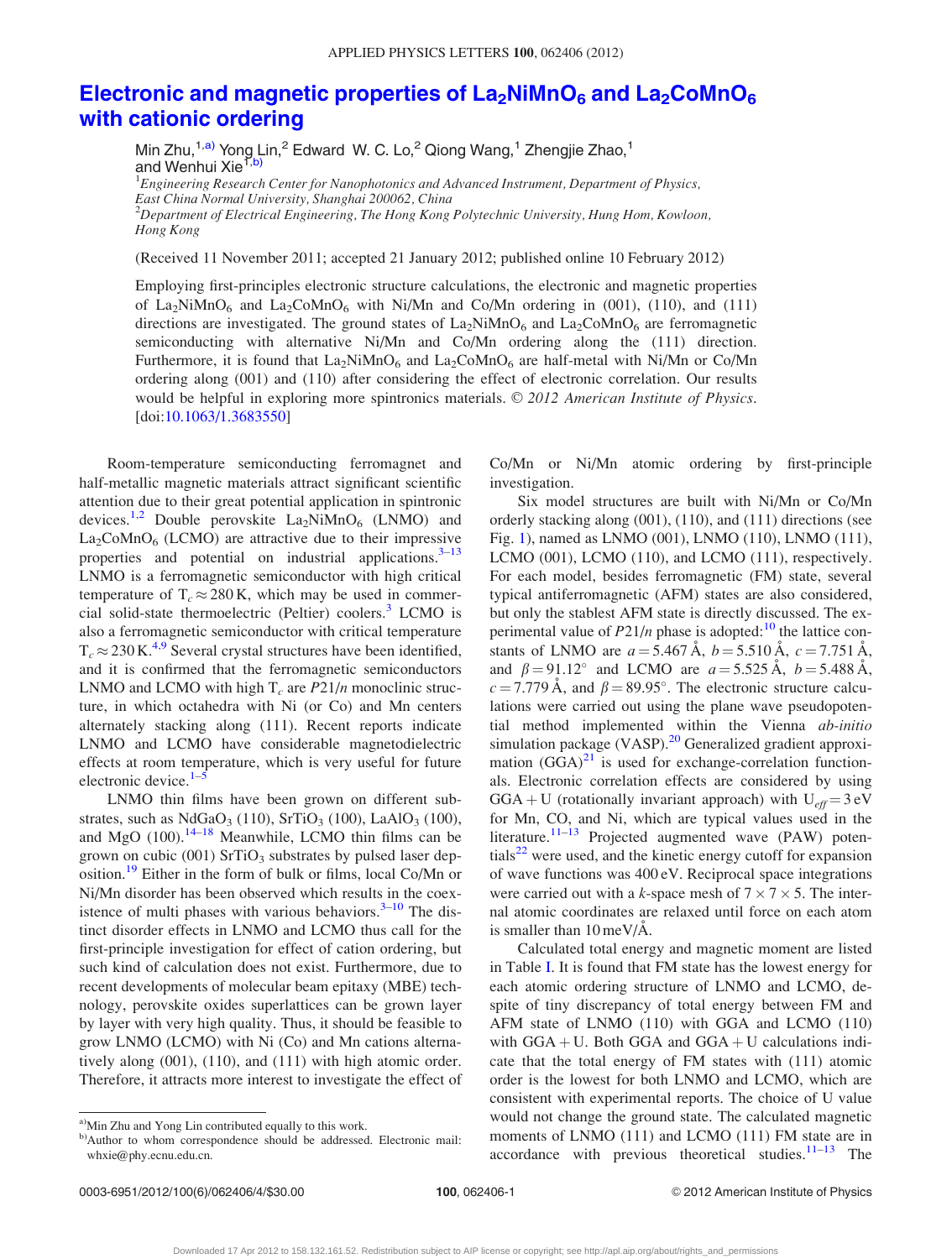<span id="page-2-0"></span>

FIG. 1. (Color online) Three atomic model structures: (a) (111) order, (b) (110) order, and (c) (001) order. The red spheres are O (small size), blue spheres represent La (largest size), blue ones represent Ni/Co (middle size), and green ones represent Mn (big size).

magnetic moments of LNMO (001), LNMO (110), LCMO (001), and LCMO (110) FM states are not integer values in GGA calculations, slightly smaller than 5.0  $\mu_B/f.u.$  of LNMO and 6.0  $\mu_B/f.u.$  of LCMO in GGA + U calculations. AFM solutions with  $1 \mu_B$  net moment have parallel aligned Mn-O-Mn, Ni-O-Ni, or Co-O-Co linkage but antiparallel aligned Mn-O-Ni or Mn-O-Co linkage, so that the moment of Mn and Co (Ni) could not be offset. On the contrary, AFM solutions with zero net moment have antiparallel aligned Mn-O-Mn, Ni-O-Ni, or Co-O-Co linkage and parallel aligned Mn-O-Ni or Mn-O-Co linkage. The integer value of magnetic moment indicates existence of half-metal or semiconducting gap, as illustrated in Figs. [2](#page-3-0) and [3](#page-3-0).

Density of states (DOS) with GGA and  $GGA + U$  for ferromagnetic LNMO (001), LNMO (110), and LNMO (111) and LCMO (001), LCMO (110), and LCMO (111) are shown in Figs. [2](#page-3-0) and [3,](#page-3-0) respectively. It is found that below  $-2$  eV, there are mainly O-2 p states hybridized with d states of cations, and above 3 eV, there is a narrow peak of La-f states. From  $-2$  eV to 3 eV, there are mainly narrow 3 d states, in which Co or Ni d states are lower than Mn d states. d states are separated into distinguished  $t_{2g}$  and  $e_g$  states in strong octahedra crystal field. Furthermore, they are slightly split into five singlet states due to additional weak distortions in  $P21/n$  monoclinic structure. In Fig.  $2(f)$ , the total DOS of LNMO (111) FM state shows a gap of 0.4 eV, which is

TABLE I. Total energy (relative to (111) FM state) and total magnetization (moment  $(\mu_B)$ ) of La<sub>2</sub>NiMnO<sub>6</sub> and La<sub>2</sub>CoMnO<sub>6</sub> per formula unit (f.u.).

|                                    | Energy   | Moment   | Energy    | Moment   |
|------------------------------------|----------|----------|-----------|----------|
|                                    | GGA      |          | $GGA + U$ |          |
| La <sub>2</sub> NiMnO <sub>6</sub> |          |          |           |          |
| 111 (FM)                           | $\Omega$ | 5        | $\Omega$  | 5        |
| 111 (AFM)                          | 0.198    | 1        | 0.225     | 1        |
| 001 (FM)                           | 0.473    | 4.553    | 0.302     | 5        |
| 001 (AFM)                          | 0.516    | $\Omega$ | 0.465     | $\Omega$ |
| $110$ (FM)                         | 0.154    | 4.729    | 0.223     | 5        |
| 110 (AFM)                          | 0.155    | $\Omega$ | 0.247     | $\Omega$ |
| La <sub>2</sub> CoMnO <sub>6</sub> |          |          |           |          |
| 111 (FM)                           | $\Omega$ | 6        | $\Omega$  | 6        |
| 111 (AFM)                          | 0.270    | $\Omega$ | 0.225     | $\Omega$ |
| 001 (FM)                           | 0.188    | 5.452    | 0.234     | 6        |
| 001 (AFM)                          | 0.270    | 1        | 0.417     | 1        |
| 110 (FM)                           | 0.143    | 5.237    | 0.260     | 6        |
| 110 (AFM)                          | 0.184    | 1        | 0.261     | $\Omega$ |

smaller than experimental measurement.<sup>[8](#page-4-0)</sup> In Fig.  $3(f)$ , the total DOS of LCMO (111) FM state does not show an insulator gap but is a half-metal. The underestimation of gap size for LNMO and wrong result for LCMO indicates that GGA is not adequate, and electronic correlation effect is crucial. As shown in Figs. [2\(e\)](#page-3-0) and  $3(e)$ , GGA + U predicts reasonable gaps for both LNMO (111) and LCMO (111) FM states, which are consistent with experiments. The gap value is found to increase more or less linearly upon increasing U value. It is realized that LNMO (111) has a Coulombenhanced band gap between fully occupied Ni  $e<sub>g</sub>$  and empty Mn  $e_{\varrho}$  states in majority spin channel, whereas LCMO (111) has a Hubbard U gap caused by electronic correlation in  $2/3$ occupied Co  $t_{2}$ , states in minority spin channel. Noticeably, the origin of gap in LCMO (111) low-temperature  $P21/n$ monoclinic phase is different from that of high-temperature rhombohedral phase (Space group  $R\bar{3}$ ).<sup>[23,24](#page-4-0)</sup> Moreover, similar results obtained from full-potential linearized augmented plane wave calculations $^{25}$  $^{25}$  $^{25}$  indicate the choice of method does not influence our conclusions.

LNMO (001), LNMO (110), LCMO (001), and LCMO (110) are half-metal predicted by  $GGA + U$ , as shown in Figs. [2\(a\)](#page-3-0), [2\(c\),](#page-3-0) [3\(a\),](#page-3-0) and [3\(c\)](#page-3-0), respectively. The strong onsite repulsion of electrons drives one of the metallic channel insulating, which is different from the cases of LNMO (111) and LCMO (111). LNMO (111) has an electronic configuration of  $t_{2g}^{3\dagger}$  for Mn<sup>4+</sup> and  $t_{2g}^{3\dagger}$  and  $t_{2g}^{3\dagger}$  for Ni<sup>2+</sup>, and LCMO (111) has an electronic configuration of  $t_{2g}^{3\uparrow}$  for Mn<sup>4+</sup> and  $t_{2g}^{3\uparrow 2\downarrow}e_g^{2\uparrow}$ for  $Co^{2+}$ , respectively. However, in the case of (001) and (110) ordering, electron transfers from Ni or Co  $e<sub>g</sub>$  states to Mn  $e_g$  states. The electronic configurations become Mn  $t_{2g}^{3\uparrow}e_{g}^{+\delta\uparrow}$  Ni  $t_{2g}^{3\uparrow}3\downarrow e_{g}^{2-\delta\uparrow}$  in LNMO and Mn  $t_{2g}^{3\uparrow}e_{g}^{+\delta\uparrow}$  Co  $t_{2g}^{3\uparrow}2\downarrow e_{g}^{2-\delta\uparrow}$ in LCMO, respectively. The tendency is evident by comparing the magnetic moment per Ni/Mn ion in LNMO, which is 1.37  $\mu_B/2.95 \mu_B$  in (111), 1.23  $\mu_B/3.09 \mu_B$  in (110), and 1.13  $\mu_B$ /3.20  $\mu_B$  in (001), as well as per Co/Mn ion in LCMO, which is  $2.46 \mu_B/2.82 \mu_B$  in (111),  $2.27 \mu_B/3.06 \mu_B$  in (110), and 2.20  $\mu_B/3.12 \mu_B$  in (001). The magnetic moment of Ni and Mn ions in LNMO (111) is very close to previous theo-retical results.<sup>[12,13](#page-4-0)</sup> Considering the crystal structure, in LNMO (111), both Mn and Ni ions are linked by six Mn-O-Ni bonding, without Mn-O-Mn and Ni-O-Ni bonding. While in LNMO (110), Mn ion has four Mn-O-Ni plus two Mn-O-Mn bonding whereas Ni ion has four Mn-O-Ni plus two Ni-O-Ni bonding. However, in LNMO (001), Mn ion has two Mn-O-Ni plus four Mn-O-Mn bonding whereas Ni ion has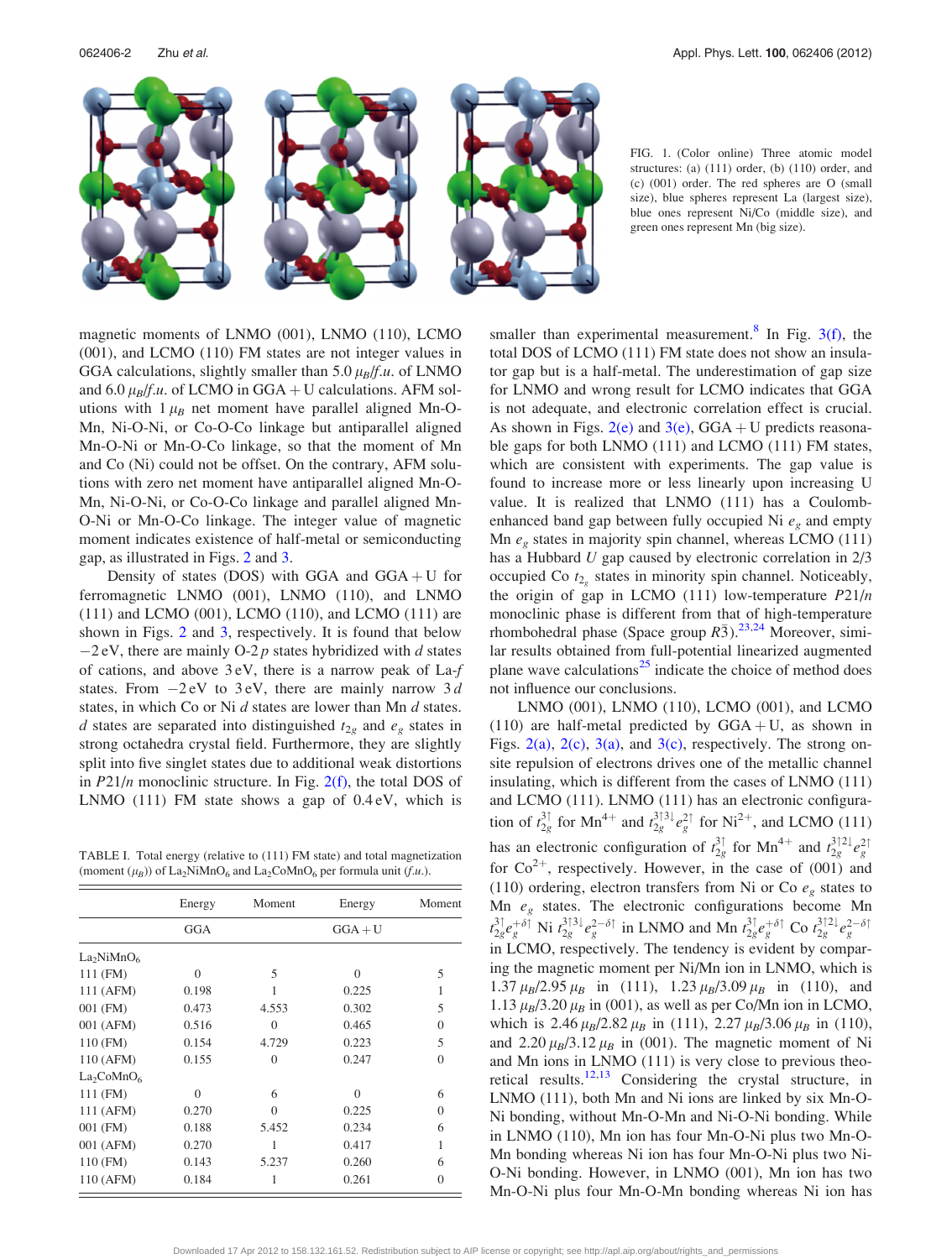<span id="page-3-0"></span>

FIG. 2. DOS of ferromagnetic  $La_2NiMnO_6$ with different Ni/Mn orders: (a) (001) order with  $GGA + U$ , (b) (001) order with  $GGA$ , (c)  $(110)$  order with  $GGA + U$ , (d)  $(110)$ order with GGA, (e) (111) order with  $GGA + U$ , and (f) (111) order with GGA.

two Mn-O-Ni plus four Ni-O-Ni bonding. Similar variations of bonding could also be found in LCMO. Additional Mn-O-Mn, Ni-O-Ni, or Co-O-Co bonding expands  $e_g$  states, which results in the partial occupied  $e<sub>g</sub>$  states of Mn, Ni, and Co in majority spin channel. Thus, the half-metallic property occurs as on-site U induces a gap in minority spin channel.

In the superlattice with (001) and (110) cationic ordering, the valence state seems to be between  $4+$  and  $3+$  for Mn ions whereas between  $2+$  and  $3+$  for Ni or Co ions. It is different from  $Mn^{3+}/Ni^{3+}$  or  $Mn^{3+}/Co^{3+}$  pairs expected in disorder phase.<sup>[8,9](#page-4-0),[16](#page-4-0)</sup> According to Goodenough-Kanamori rules,<sup>26,27</sup>  $Mn^{4+}$ -O-Ni<sup>2+</sup> or  $Mn^{4+}$ -O-Co<sup>2+</sup> has FM exchange interaction,



FIG. 3. DOS of ferromagnetic  $La_2CoMnO_6$ with different Co/Mn orders: (a) (001) order with  $GGA + U$ , (b) (001) order with  $GGA$ , (c)  $(110)$  order with  $GGA + U$ , (d)  $(110)$ order with GGA, (e) (111) order with  $GGA + U$ , and (f) (111) order with GGA.